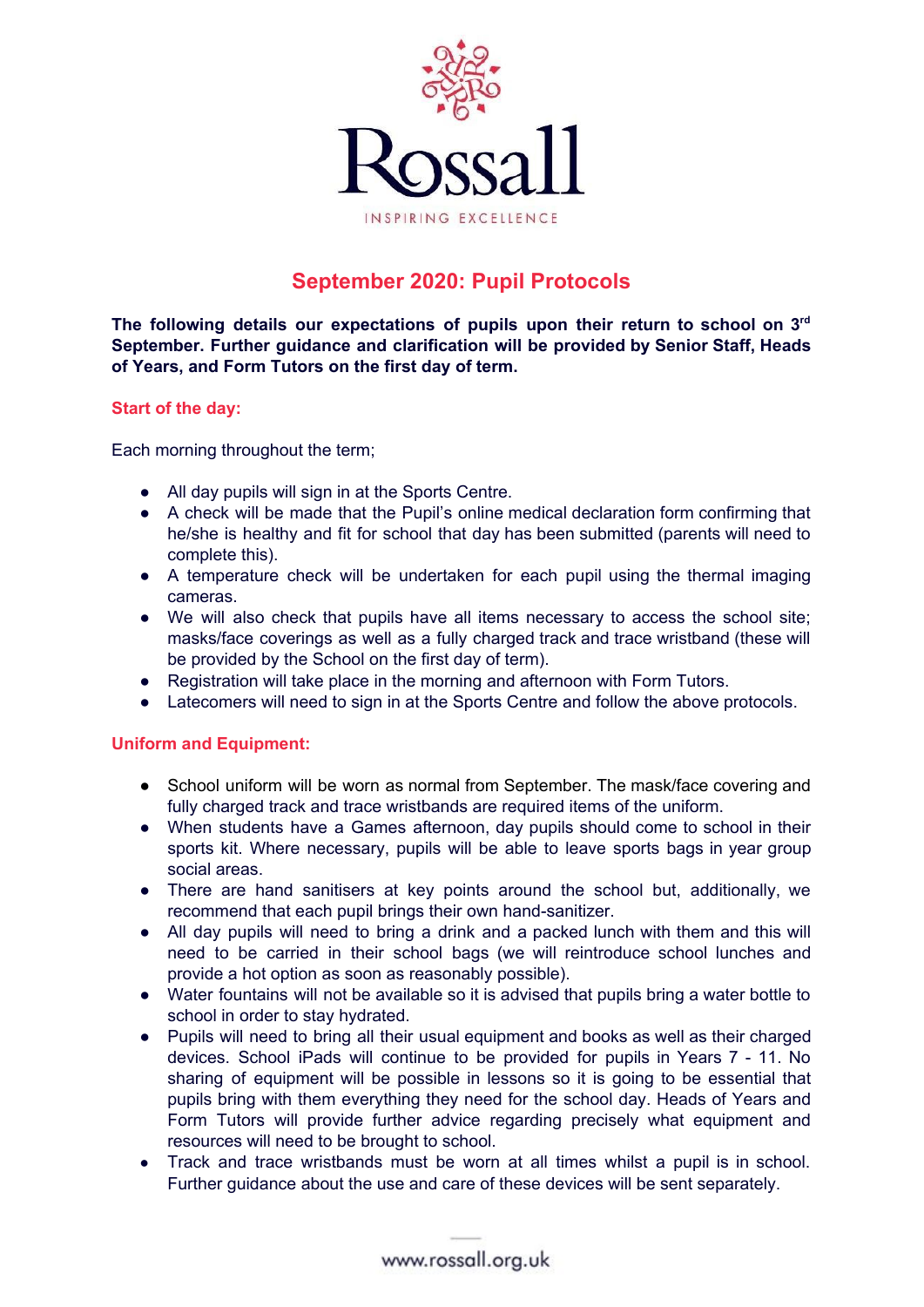

### **Ensuring safe social distancing and environments:**

- Year groups are allocated to different areas of the campus which will be deep cleaned regularly. *Specific details will be provided by each Head of Year on 3 rd September 2020.*
- In the Senior School, lessons will take place within year group bubbles in allocated learning spaces. For some practical subjects - e.g. DT, Science, Art, Drama and PE it will be necessary for pupils to move between locations, but such movement will be kept to an absolute minimum.
- Each year the group has been assigned a recreational outdoor space, a lunch/social space and toilet facilities. *Specific details will be provided by each Head of Year on 3 rd September 2020.*
- Co-curricular activities will take place in key stage bubbles with appropriate social distancing measures in place. Group sizes will be limited and, where possible, activities will take place outdoors.
- A one-way system is in place throughout all buildings and this is indicated by coloured footprints/signs.
- The Health and Wellbeing Centre (formerly the Medical Centre) will be open daily.
- Face masks/coverings will be worn in class and enclosed spaces. A pupil's desire to wear their face mask at any time will be respected by all within the school community.
- Pupils will be expected to maintain a social distance of 2 metres where possible and respect each other's personal space at all times.
- Regular hand washing with soap and use of sanitiser at regular intervals throughout the day is advised
- Use a tissue if you need to wipe your nose and make sure you put used tissues in the bin. Use sanitiser or wash your hands
- The School shop will be open at certain times for each Key Stage bubble
- If you are unsure of anything or have concerns, please speak to your form teacher/ subject teacher

# **Classrooms & teaching spaces**

- All pupil seating arrangements will be front-facing and all pupils will be expected to abide by social distancing.
- Pupils will need to wear masks/face coverings in class. The wearer should try not touch the front of the covering or their face when the covering is applied/removed.
- Appropriate PPE/face coverings will be worn by all staff when in close proximity to pupils.
- Sanitisers should be used regularly e.g. when arriving at a new teaching space or removing a face covering.
- Equipment e.g. pens, pencils, board markers etc. should not be shared between staff/pupils.
- Any pupil contributions to board work and peer work will be conducted via digital devices. Pupils are likely to complete their work on mobile devices as well as in their exercise books.
- All classrooms will be equipped with webcams so that lessons can be live-streamed for pupils not physically present in lessons.

www.rossall.org.uk